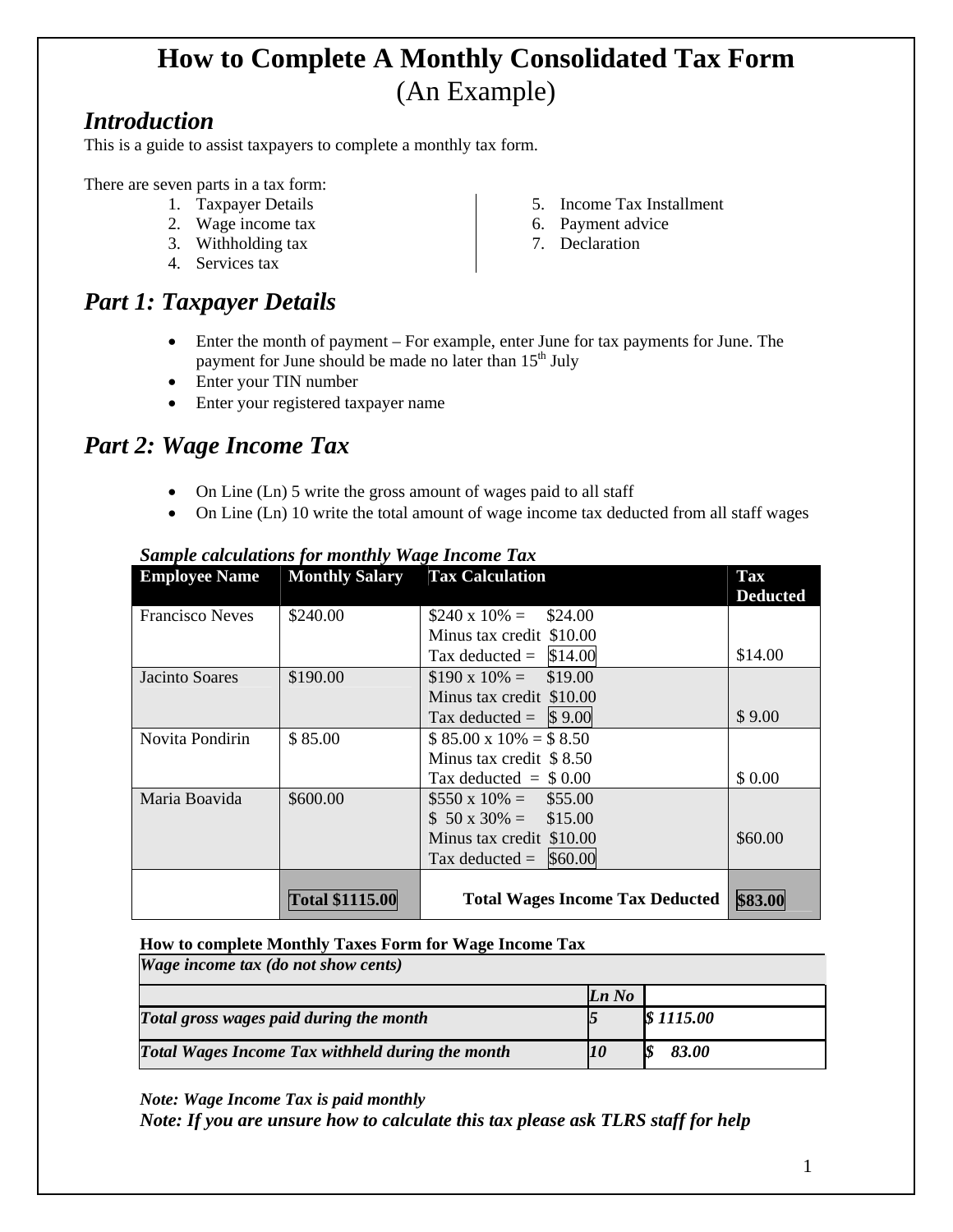### *Part 3: Withholding Tax*

Withholding Tax is a tax that is withheld from certain prescribed income payments and paid to the TLRS. For information about who is required to withhold these prescribed payments read the Withholding Tax brochure available at TLRS offices.

- In the name and address column write the name of the recipient of the payment
- In the TIN number column write the TIN number of the recipient of the payment
- In the gross payment column write the total amount of the payment(s) for the payment type
- In the Withholding Tax Calculation column write the total amount of the tax withheld
- On Line (Ln) 130 write the total of all withholding tax withheld
- Take care in making entries in the correct payment type row

**Note**: if there is insufficient room on the taxes form to include all details of all payments made during the month list these on a separate sheet and attach it the taxes form

#### *Sample calculation: Rent-Land and Buildings Payment \$500.00 x 10% = \$50.00*

#### **How to complete Monthly Taxes Form for Withholding Tax**

|                                                                                                       | TIOW to complete Monthly Taxes Form for Withholding Tax<br>WITHHOLDING TAX (DO NOT SHOW CENTS) |                 |        |                |                 |       |                |                  |
|-------------------------------------------------------------------------------------------------------|------------------------------------------------------------------------------------------------|-----------------|--------|----------------|-----------------|-------|----------------|------------------|
| Note: If there is insufficient room to provide other party details on this form, please provide these |                                                                                                |                 |        |                |                 |       |                |                  |
| details on a separate sheet of paper and attach the sheet to this form.                               |                                                                                                |                 |        |                |                 |       |                |                  |
|                                                                                                       | P                                                                                              | Name &          |        |                | <b>Gross</b>    |       |                | Withholding      |
| Payment Type                                                                                          | <b>or</b>                                                                                      | Address of      | TIN of | Ln             | <b>Payments</b> | Rate  | Ln             | <b>Tax Calc.</b> |
|                                                                                                       | $\mathbf{R}$                                                                                   | other party     | other  | N <sub>0</sub> | $\mathbf{A}$    | B     | N <sub>0</sub> | $A \times B$     |
|                                                                                                       |                                                                                                | to the          | party  |                |                 |       |                |                  |
|                                                                                                       |                                                                                                | payment         |        |                |                 |       |                |                  |
| Dividends,                                                                                            |                                                                                                |                 |        |                |                 |       |                |                  |
| Interest, Prizes and                                                                                  |                                                                                                |                 |        | 45             |                 | 15%   | 50             |                  |
| Lotteries                                                                                             |                                                                                                |                 |        |                |                 |       |                |                  |
| Royalties                                                                                             |                                                                                                |                 |        | 55             |                 | 15%   | 60             |                  |
| <b>Rent-land and</b>                                                                                  |                                                                                                | Doggy           | 1000   | 65             | \$500.00        | 10%   | 70             | \$50.00          |
| buildings                                                                                             |                                                                                                | <b>Imports</b>  | 001    |                |                 |       |                |                  |
| <b>Construction and</b>                                                                               |                                                                                                | <b>Maliana</b>  | 1 001  | 75             | \$10,000        | 2%    | 80             | \$200.00         |
| building activities                                                                                   |                                                                                                | <b>Builders</b> | 002    |                |                 |       |                |                  |
| Construction                                                                                          |                                                                                                |                 |        | 85             |                 | 4%    | 90             |                  |
| consulting services                                                                                   |                                                                                                |                 |        |                |                 |       |                |                  |
| Petroleum,                                                                                            |                                                                                                |                 |        |                |                 |       |                |                  |
| geothermal drilling                                                                                   |                                                                                                |                 |        |                |                 |       |                |                  |
| and drilling                                                                                          |                                                                                                |                 |        | 95             |                 | 4%    | 100            |                  |
| support services,                                                                                     |                                                                                                |                 |        |                |                 |       |                |                  |
| mining and mining                                                                                     |                                                                                                |                 |        |                |                 |       |                |                  |
| support services                                                                                      |                                                                                                |                 |        |                |                 |       |                |                  |
| Transportation -                                                                                      |                                                                                                |                 |        | 105            |                 | 2.64% | 110            |                  |
| air and sea                                                                                           |                                                                                                |                 |        |                |                 |       |                |                  |
| Non-residents                                                                                         |                                                                                                |                 |        |                |                 |       |                |                  |
| without permanent                                                                                     |                                                                                                |                 |        | 115            |                 | 20%   | 120            |                  |
| establishment (all                                                                                    |                                                                                                |                 |        |                |                 |       |                |                  |
| payment types)                                                                                        |                                                                                                |                 |        |                |                 |       |                |                  |
|                                                                                                       | <b>TOTAL WITHHOLDING TAX</b><br>130                                                            |                 |        |                | \$250.00        |       |                |                  |
| (Add amounts shown at Lines 50, 60, 70, 80, 90, 100, 110 & 120)                                       |                                                                                                |                 |        |                |                 |       |                |                  |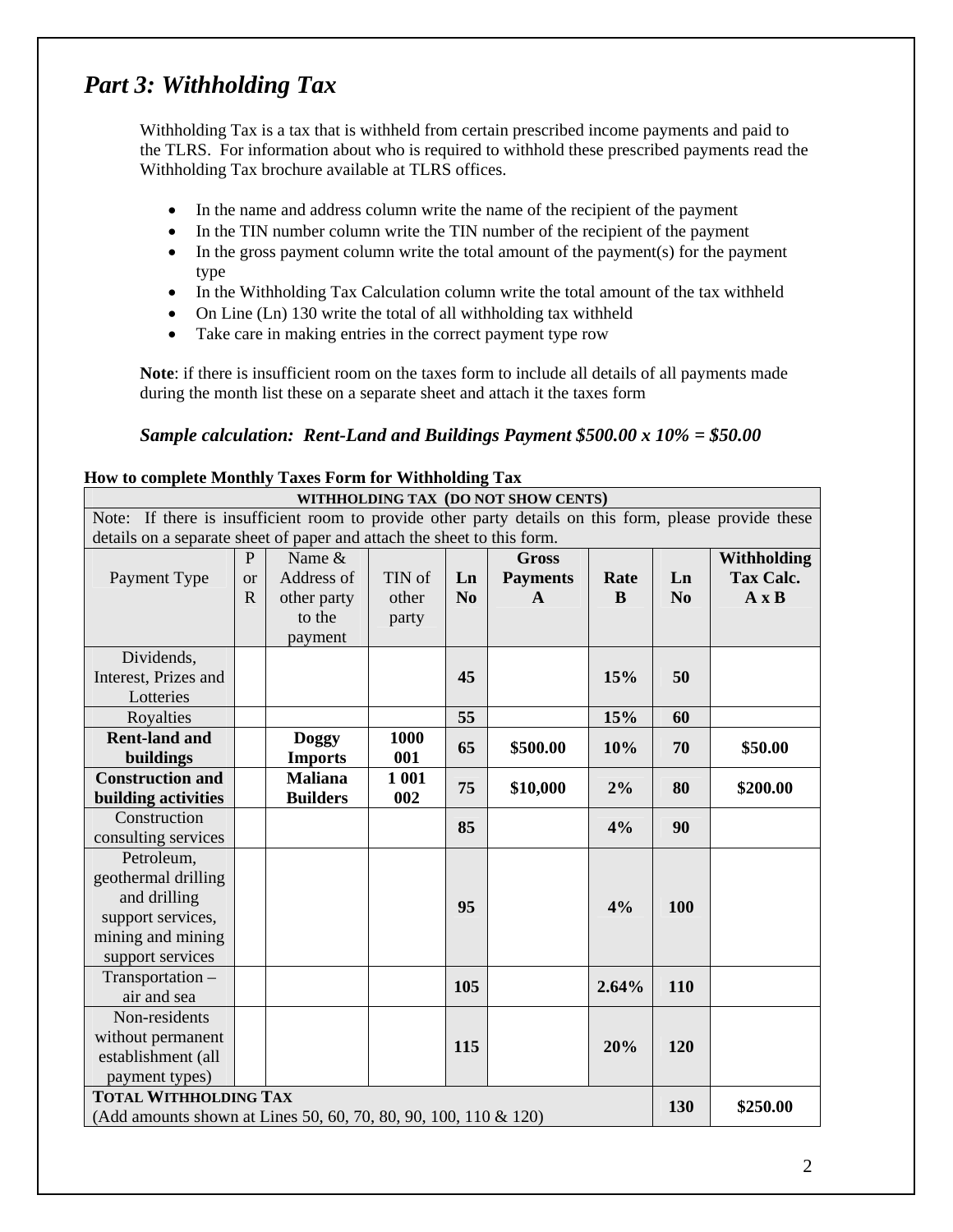### *Part 4: Services Tax*

- On Lines (Ln) 15 to 30 write gross sales for each of the service types you provide
- On Line (Ln) 35 write the total of gross sales for all service types you provide
- On Line (Ln) 40 write the total amount of services tax to be paid. You can calculate this by *multiplying total sales (line 35) by (x) 12%*

*Sample calculation: Total Services Sales \$18,970 x 12% = \$2255.00* 

#### **How to complete Monthly Taxes Form for Services Tax**

| Services Tax (do not show cents)                     |                      |                    |           |  |  |
|------------------------------------------------------|----------------------|--------------------|-----------|--|--|
| <b>Service Type</b>                                  | Ln<br>N <sub>0</sub> | <b>Gross Sales</b> |           |  |  |
| Hotel services                                       | 15                   | \$10,540.00        |           |  |  |
| <b>Restaurant and bar services</b>                   | 20                   | \$8,250.00         |           |  |  |
| Transport rental services                            | 25                   |                    |           |  |  |
| Telecommunications services                          | 30                   |                    |           |  |  |
| Total Sales (Add lines $15+20+25+30$ )               | 35                   | \$18,790.00        |           |  |  |
| <b>Services Tax Payable</b> (Multiply Line 35 x 12%) |                      | 40                 | \$2255.00 |  |  |

### *Part 5: Annual Income Tax Installments*

- On Line (Ln) 10 write the amount of total sales for your business, for the tax period. Most business will do this quarterly, that is, for a three (3) month period. However large businesses are required to pay this tax monthly. Anyone can pay annual income tax installments monthly if they wish.
- On Line (Ln) 20 write the total amount of Annual Income Tax Installment. You can calculate this by *multiplying total sales by (x) 1%*

#### *Sample calculation:*

*In this example total sales for the June quarter are:* 

| Total sales – June<br><b>Total for quarter</b> | \$18,790.00<br>\$58,970.00 |
|------------------------------------------------|----------------------------|
|                                                |                            |
| $Total sales - May$                            | \$18,680.00                |
| Total sales - April                            | \$21,500.00                |

*Income Tax Installment: Gross sales \$58,970.00 x 1% = 588.00* 

#### **How to complete Monthly Taxes Form for Annual Income Tax Installments**

*Annual Income Tax Installment payments for 2005* 

| To be used by all taxpayers. For Quarterly Installment Payers<br>Installments are due on the 15th of April, July $&$ October of the                                                                                                                           | Gross<br>Turnover                      | 10 | \$58,970.00 |
|---------------------------------------------------------------------------------------------------------------------------------------------------------------------------------------------------------------------------------------------------------------|----------------------------------------|----|-------------|
| tax year and 15th January next year. For monthly Installment<br>Payers Installments are due on the 15th day of each month<br>beginning in February of the tax year. The Installment amount is<br>calculated as 1% of Gross Turnover for the quarter or month. | Gross<br>Turnover<br>Multiply by<br>1% | 20 | \$588.00    |

In this example Installment Tax for the June quarter is paid on the June monthly consolidated taxes form and is due for payment no later than  $15<sup>th</sup>$  July.